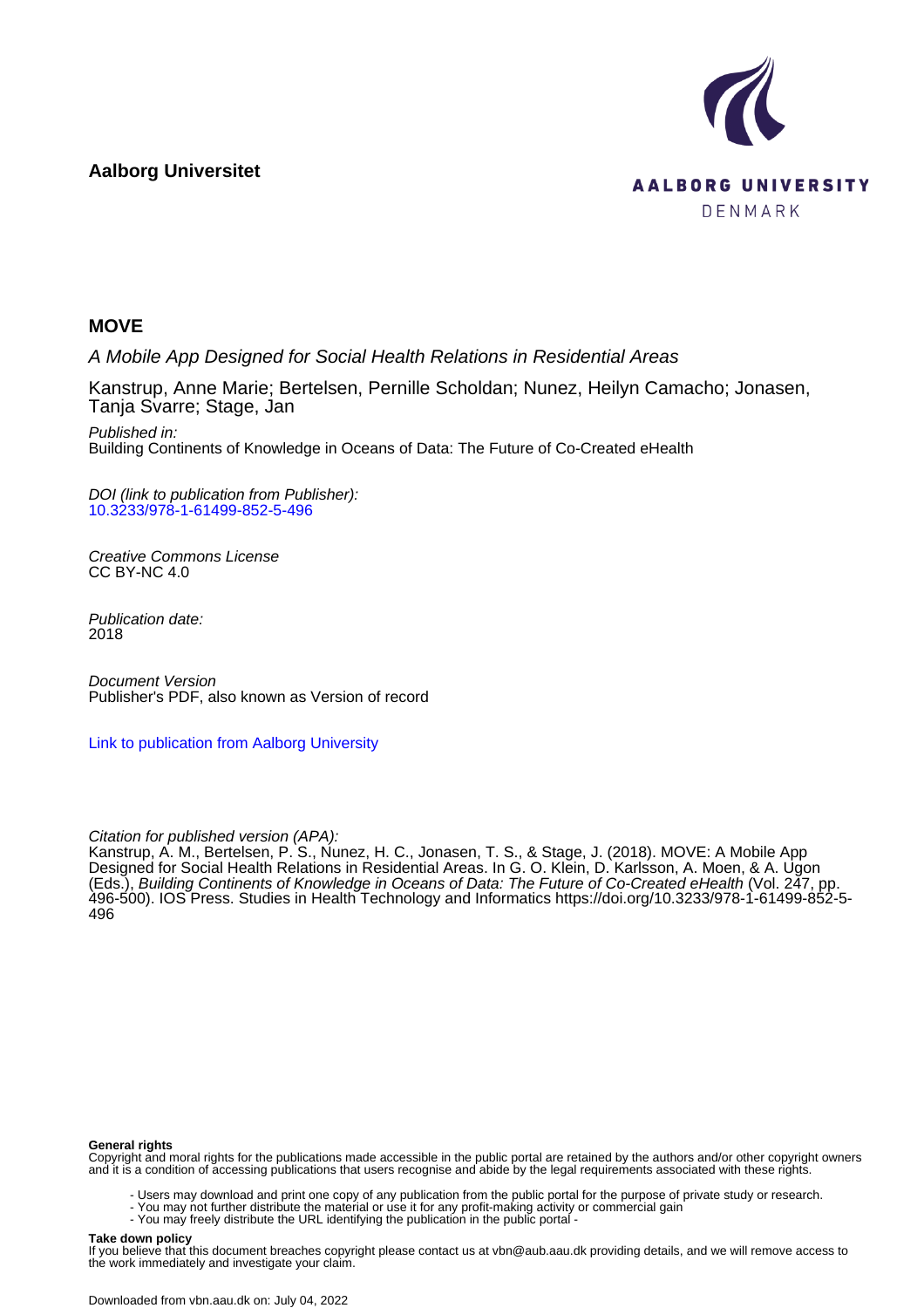*Building Continents of Knowledge in Oceans of Data: The Future of Co-Created eHealth A. Ugon et al. (Eds.) © 2018 European Federation for Medical Informatics (EFMI) and IOS Press. This article is published online with Open Access by IOS Press and distributed under the terms of the Creative Commons Attribution Non-Commercial License 4.0 (CC BY-NC 4.0). doi:10.3233/978-1-61499-852-5-496*

# MOVE: A Mobile App Designed for Social Health Relations in Residential Areas

Anne Marie KANSTRUP<sup>a1</sup>, Pernille BERTELSEN<sup>a</sup>, Heilyn Camacho Nunez<sup>b</sup>, Tanja  $\text{SVARRE}^{\text{b}}$ , Jan  $\text{STAGE}^{\text{c}}$ 

<sup>a</sup>*Department of Planning, Aalborg University, Denmark*  b*Department of Communication and Psychology, Aalborg University, Denmark* <sup>c</sup>*Department of Computer Science, Aalborg University, Denmark* 

**Abstract.** This paper describes the design of MOVE, a mobile app to support people in forming social relations around exercise in residential areas. MOVE was developed in collaboration with residents and health professionals in a neighbourhood identified as a high-risk health area. The app is targeted to those who are motivated but challenged to do exercise and based on a conceptual model to provide users a social horizon of exercise activities in their residential area. We present the design and first evaluation of MOVE, including usability evaluations in controlled and natural settings. Results from these evaluations indicate that MOVE is a promising platform to support local social health relations once the identified usability problems are resolved.

**Keywords.** Health promotion, physical activity, mobile health, usability.

### **1. Introduction**

j

Physical inactivity is identified as the fourth leading risk factor of mortality worldwide [1]. The World Health Organization (WHO) recommends that adults aged 18–64 years do at least 150 minutes of moderate-intensive aerobic physical activity throughout the week or an equivalent combination of moderate activity [2]. These guidelines are difficult to meet for people with health and life challenges and have resulted in a significant interest and investment in health promotion programs. At the same time, the market for consumer technology designed to support physical activity is expanding with the rapid growth of mobile health (mHealth) and wearables [3]. The number of smartphone users worldwide is estimated to reach 2.53 billion in 2018 [4], and a review from 2015 of 165,000 consumer health applications (apps) available via the Apple App Store or Google Play Store shows that two-thirds of mHealth apps focus on everyday health promotion including physical activity, diet, stress and lifestyle [5]. However, research and development of these apps is predominantly centred on people with a high health literacy, and therefore already engaged in exercise activities, while those who are inactive and/or health challenged receive little attention and have a limited voice in technology design [6]. Also, it is remarkable how most fitness apps are designed for individual use and performance monitoring (self-tracking), while research on people's

<sup>1</sup> Corresponding Author, Anne Marie Kanstrup, Department of Planning, Aalborg University, Rendsburggade 14, 9000 Aalborg, Denmark; E-mail: kanstrup@plan.aau.dk.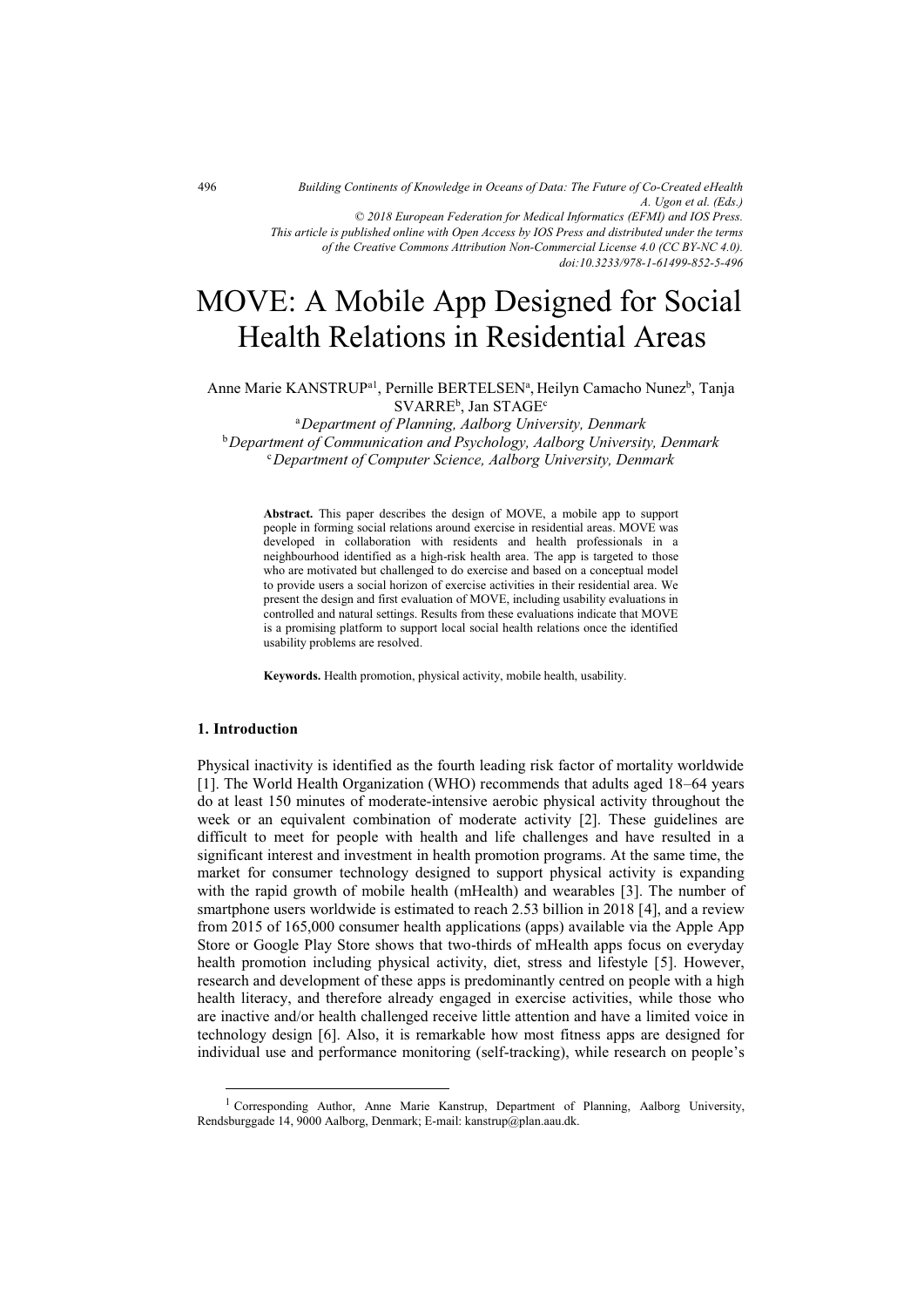physical activity has identified social support as a key factor for physical activity; people with low social support from family, friends, school, workplace and so forth are more than twice as likely to be inactive compared to people with high social support [7]. Thus, research on how social relations can be enhanced and supported by mobile apps to reach inactive and vulnerable users is relevant for the design of future healthpromoting technology.

This paper describes the design of MOVE, a mobile app to support people in forming social relations around exercise in residential areas. The goal is to facilitate capacity building on health in local communities. MOVE was developed by the first two authors through an iterative process of participatory design with residents and healthcare professionals living and working in a neighbourhood identified as a highrisk health zone by the Danish Health Authorities (i.e., the percentage of citizens who are obese, inactive, smoke and suffer from mental and chronic illness is high compared to the national level) [6; 8]. The remaining parts of this paper present the concept, functionality and main user interfaces of the MOVE app and results from usability evaluations of the first beta version of MOVE conducted by all authors.

#### **2. MOVE – the conceptual model, beta functionality and user interface**

The MOVE app is based on a conceptual model to provide users a social horizon of exercise activities in their residential areas. Users create a profile in the app and enter their name, e-mail, password and the postal code of their preferred residential area(s) (i.e., the area(s) where they wish to follow and participate in exercise activities). Since some users prefer to follow and participate in activities in more than one area, it is possible to add several postal codes. Additionally, filtering allows users to narrow down the exercise activities that they are interested in following (e.g., dance, ball games, fitness, biking, yoga). Also, the profile has a voluntary opportunity to add a date of birth. When a profile is created, the app's entry screen shows a list of activities based on the user's chosen residential area(s) and exercise interests; Figure 1 left shows a list with two activities. At the top of the screen, users can navigate between all activities in the area(s) and the personal list of activities that the user has signed up for (Figure 1a). Users browse the list of activities (i.e., the social horizon of exercise activities in the neighbourhood(s)), by scrolling up and down. For each activity, the user can choose to sign up for, show interest in or like an activity (Figure 1b). When a user wants to participate in an activity, (s)he taps the 'participate' button. Then this user's profile photo is added to the activity, making it visible to others, and the screen shows the total number of participants in the activity. If the user taps the participants' photos, a new screen opens with a detailed list of participants' profile photos and names.

At the bottom of the app screen, the user can navigate between core functionalities such as 'activities', 'groups', 'notifications' and 'profile' (Figure 1c). 'Groups' takes the user to a list of 'my groups' (Figure 1d) and a list of public groups in the user's residential area and within the user's chosen exercise categories (Figure 1e). Users can register for membership in existing groups and create their own groups and invite and manage members. Groups can be either public or private. When the user presses the notification (bell) icon, s(he) sees a list of received notifications. When the user presses the profile icon, s(he) can see and edit profile settings.

In the upper right corner of the entry screen, the user can press a plus symbol to create an activity (Figure 1f). Activities are created within chosen types of exercise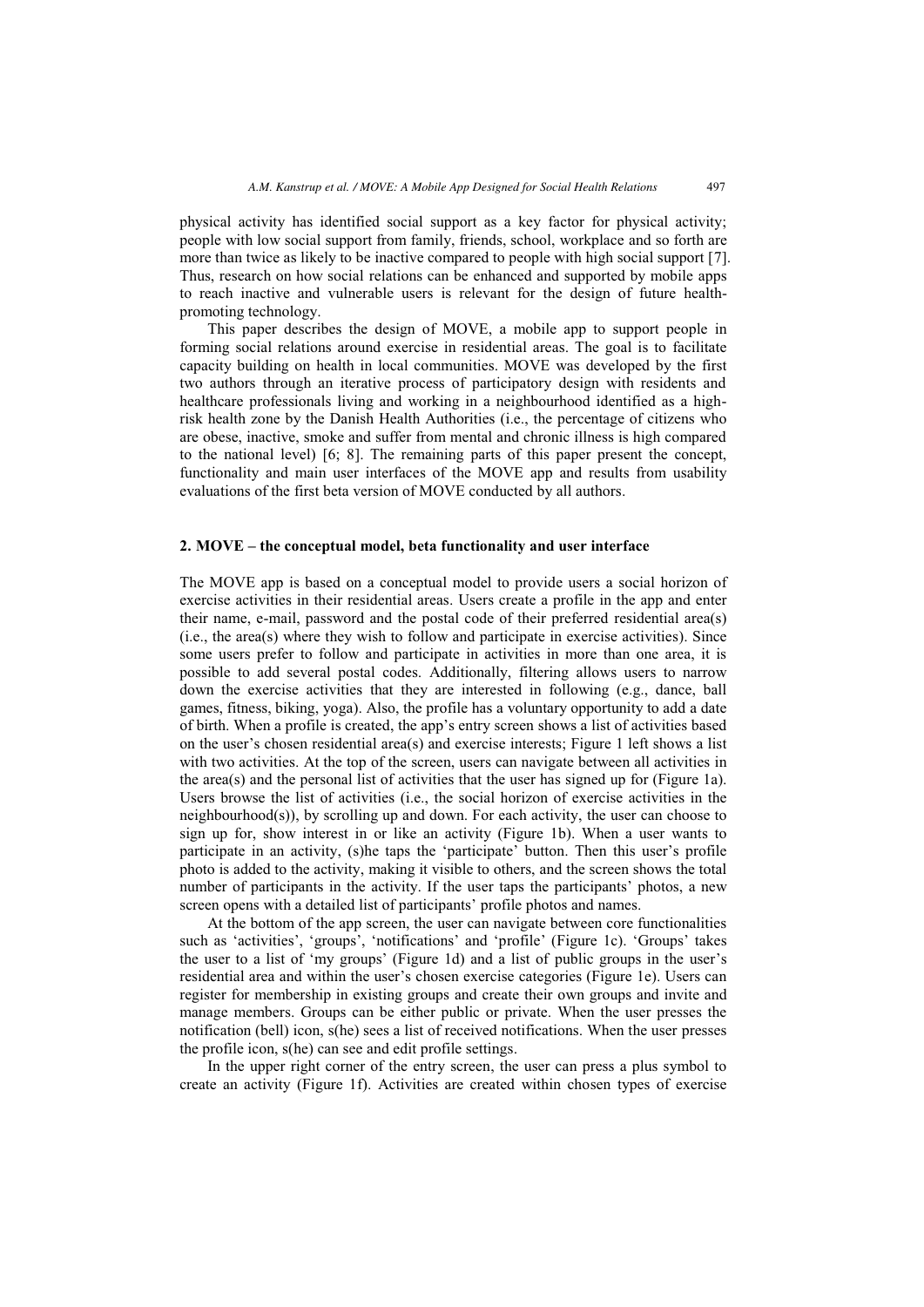(Figure 1g) and within a specific residential area (Figure 1h). Users create a name for the activity (Figure 1i), type in the meeting location (Figure 1j), select a starting time and expected duration (e.g., two hours) and identify if the activity is public or by invitation only (Figure 1k). Users also may choose to enter a description for the activity.

When users have signed up for activities, they receive notifications 30 minutes before the activities begin and if the activities are cancelled or changed. Figure 1l shows an example of a notification saying, 'walk the dog – the activity "walk the dog" starts in 30 minutes'.



**Figure 1.** The MOVE app's main functionality and user interfaces. From left: (1) users can browse and join exercise activities in their chosen residential area(s),  $(2)$  users can create and join public and private exercise groups, (3) users can create public and private exercise activities and invite other users to these activities, (4) users receive notifications before planned activities and in cases of activity cancellations or changes.

In addition to the main functionality and user interfaces presented above, the app has a series of screens in a deeper hierarchy where users can find details about activities, groups and other users of the app. A series of pop-ups are designed for feedback and for managing groups and activities, inviting participants, filtering and more. MOVE is available for iOS and Android.

#### **3. Usability evaluation**

#### *3.1. Methods and participants*

The evaluation of the beta version of MOVE included usability tests in controlled lab settings and in natural environments [9]. A total of 117 users participated in the usability tests. Table 1 summarizes the types of tests and number of participants. Participants were recruited to represent a broad sample of the general adult population and included men and women in ages 21–60. Participants were university students, adults in various types of employment, unemployed and retired citizens. The participants also represented various physical activity levels, varying from self-reported 0–6 hours of exercise per week. All participants had smartphones and installed the beta version of the MOVE app from the App Store or Google Play Store on their own mobile phones as part of the test. All participants were asked about their experience with exercise and mHealth. Some of the participants were familiar with mobile health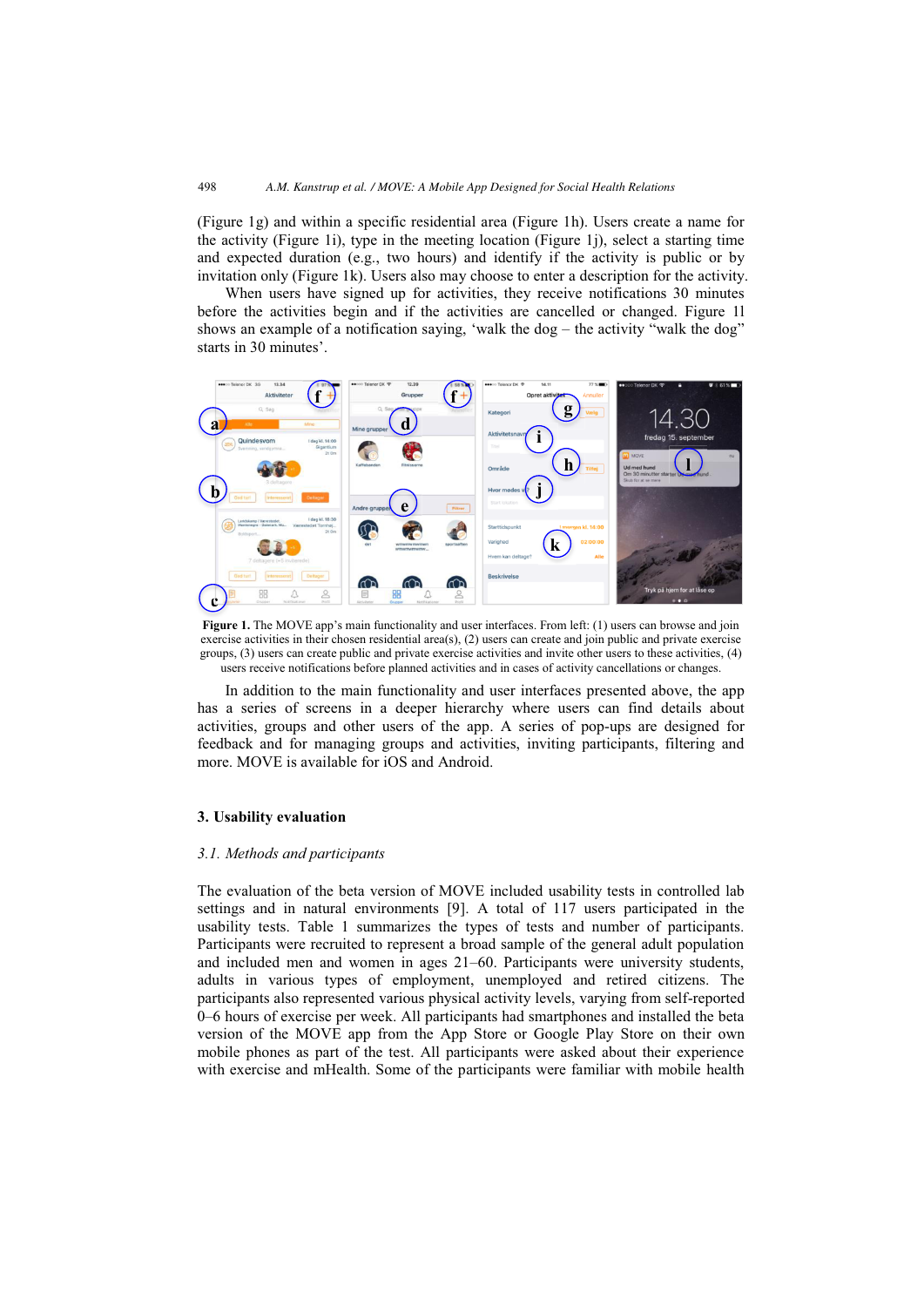apps, while others were novices and had only general knowledge of apps. None of the participants had prior experience with MOVE before participating in the test.

| Test type                              | Number of participants | Age           |
|----------------------------------------|------------------------|---------------|
| Usability test in a controlled setting |                        | 21-60         |
| Usability test in natural settings     |                        | $35-58$ vears |

**Table 1.** Methods and participants in the usability evaluation of the MOVE app.

The controlled usability tests were carried out with individual users at Aalborg University or in the user's private home, depending on their preferences. These tests followed a standard procedure for usability testing including a 30-minute task-based think-aloud test and a questionnaire focused on the user experience [9; 10]. The field test aimed to provide insight into the use of MOVE in the users' natural settings. This test was set up as (a) a four-week field test with a football team consisting of 20 male participants in the neighbourhood where the app was developed and (b) a six-week field test with two men referring to themselves as fitness buddies who lived in another neighbourhood (a non-high-risk health zone). Each field test was concluded with interviews based on the same manual as the one used in the lab test but expanded with questions about long-term engagement from using the app.

## *3.2. Results*

Overall, the participants described the beta version of the MOVE app as easy to navigate. The football team especially considered the app to be useful for coordinating activities and continued using the beta version after the field test had ended. Positive findings rated with high value from the usability evaluations consisted of the *easy navigation* and *transparency* provided by the app. When developing the app, we were unsure about the need for filtering since it places demands on users in the form of extra clicks when creating an activity. The evaluations showed positive ratings for the *filtering.* Several users stated that filtering makes the app a valuable alternative to social media, like Facebook, where they experienced a tendency to 'get lost in information'. Also, *notifications* were rated with a high value. However, the usability evaluation also identified some problems. Table 2 presents a summary of identified usability issues that users experienced as difficult in the interaction with the app.

**Table 2.** Identified usability problems

| Problem type        | <b>Description</b>                                                                                                                                                                                                                                                                                                                                                                                                                                                                                                                                                                                                                                                                                                |
|---------------------|-------------------------------------------------------------------------------------------------------------------------------------------------------------------------------------------------------------------------------------------------------------------------------------------------------------------------------------------------------------------------------------------------------------------------------------------------------------------------------------------------------------------------------------------------------------------------------------------------------------------------------------------------------------------------------------------------------------------|
| Labels              | Novice users struggled to understand several of the labels for example the difference<br>between 'activities', 'interests' and 'categories'. Field testers were confused about the<br>button for liking an activity (Figure 1b) and searched for a way to send cancellations<br>to activities. All participants were able to finish tasks but called for clearer language<br>about the app's functionality.                                                                                                                                                                                                                                                                                                       |
| Local<br>navigation | Several users in the usability tests missed buttons for signing up for groups, accepting<br>invitations and editing their profiles. These buttons are placed in the upper right corner<br>of the screen and, especially in the Android app, the text is very small. Half of the<br>users were confused about why they needed to navigate to their profile to filter their<br>interests and log out of the app. In general, the division between the main window and<br>detailed windows was unclear to novice users who went back and forth to create new<br>profiles and activities and to get notifications. Novice users called for more feedback,<br>while experienced users deemed most pop-ups unnecessary. |
| Layout              | The 'create user' button that users must press to enter the profile settings the first time<br>they sign up for the app was missed by almost all users. The icon for selecting postal<br>codes (a red cross) confused half of the test users, who suggested a check mark.                                                                                                                                                                                                                                                                                                                                                                                                                                         |
| Search              | No users had success with the search function; they requested a letter-sensitive search.<br>As the number of user profiles in the app increased with the number of usability tests,                                                                                                                                                                                                                                                                                                                                                                                                                                                                                                                               |